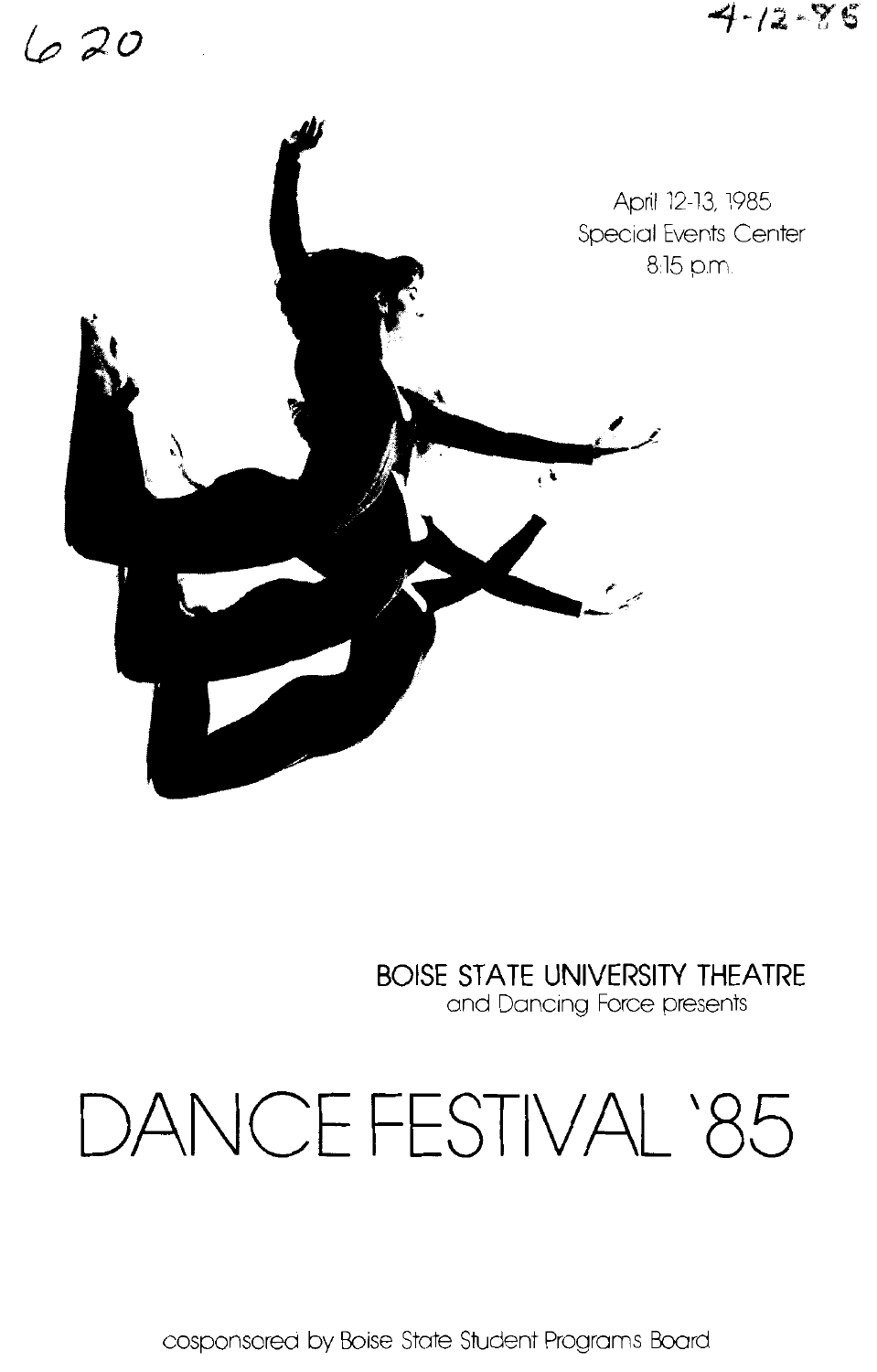### **BUNTINGDANCE COMPANY CLASS JAZZ IDAHO DANCE ENSEMBLE BSU'S DANCING FORCE**

Produced by Boise State University Theatre Arts Department, Dancing Force, and Student Programs Board

| Production Coordinator  Dr. Charles Lauterbach |  |
|------------------------------------------------|--|
|                                                |  |
|                                                |  |
|                                                |  |
| House Supervisor  Dr. William E. Shankweiler   |  |
|                                                |  |
| Poster Photography  Harry Stansbury            |  |

#### TO QUOTE STRAUSS, premiere

Music: Johann Strauss Choreography by: Heidi Bunting Costumes: Courtesy of Boise Dance Collection; trim design: Martha Shafer

Danced By: Heidi Beebe, Josie Bilbao, Elisa Bridenbaugh, Amy Gile, Harriett Jastremsky, Elke Shaw

#### AQUA PATINA

Music: Paul Winter Choreography By: Carl Rowe

The images used here are from the sea-its great mammals and their liquid environment-with human overtones. This dance requires patience both to perform and to watch. The music is used to help create the feeling of place and relationship.

Danced By: Hilarie Neely and Carl Rowe

1985

1983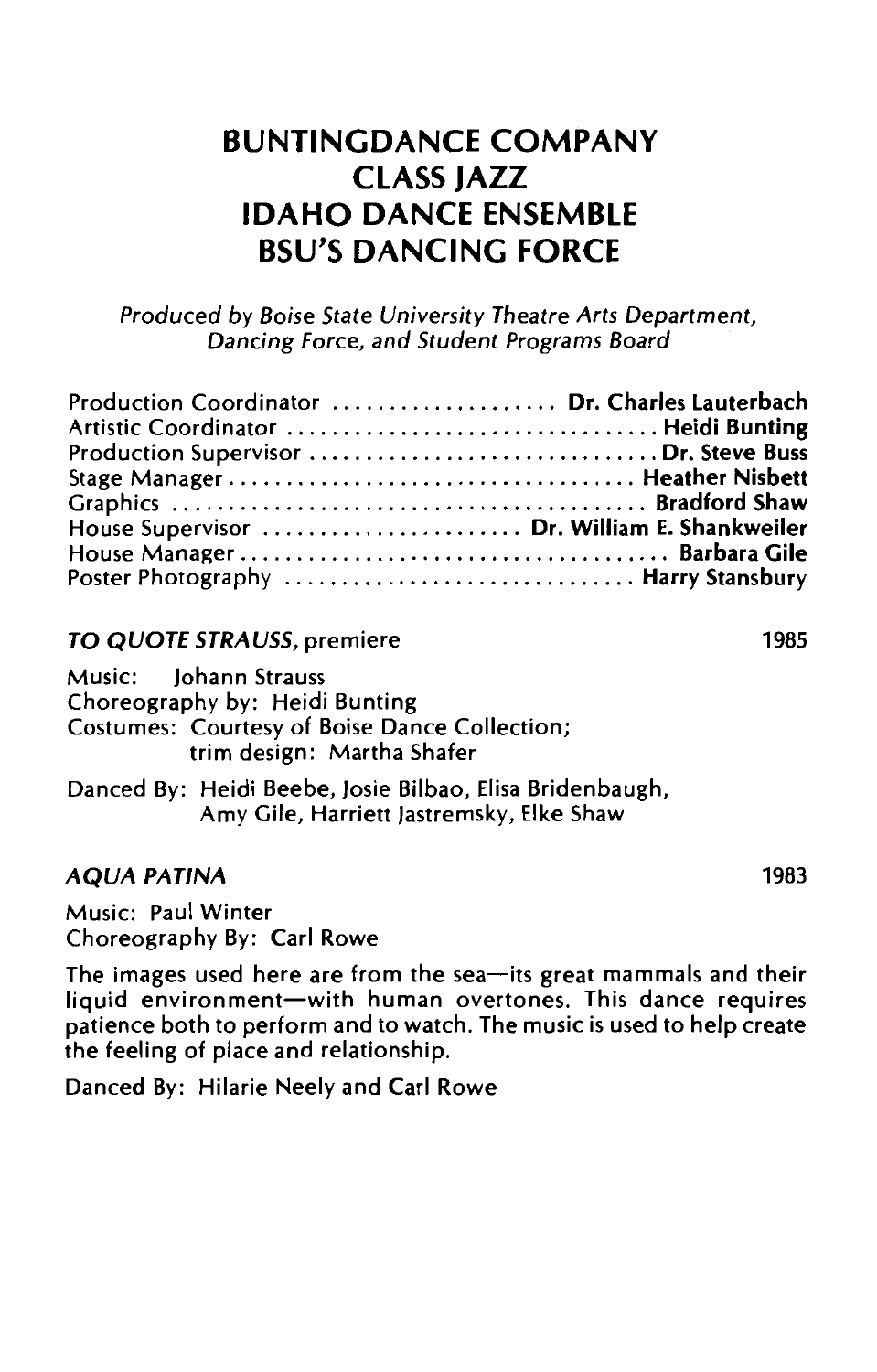#### GUEST ARTISTS FOR IDAHO DANCE ENSEMBLE:

The Idaho Dance Ensemble was formed in the fall of 1980 by Hilarie Neely and Carl Rowe, both former dancers with The Portland Dance Theatre, Portland, Oregon. The Ensemble is dedicated to providing quality dance performance in communities throughout Idaho and the West. We are part of The Western States Arts Foundation Performing Arts Tour for 1984-1985. The Ensemble is entirely supported by indiviuals, businesses or sponsoring organizations in the Wood River Valley, Idaho.

CARl. ROWE, the company's Artistic Director, began his training in the San Francisco area and New York. Carl, a former English teacher, musician, actor and gymnast, has danced with the Baroque Dance Ensemble (Smithsonian Institute), The Dance Theatre of the Southwest (Denton, Texas), and Portland Dance Theatre (Portland, Oregon). Rowe has choreographed over 30 works that have been seen in both Portland Dance Theatre's repertory in performance all over the Northwest and in Texas with the Dance Theatre of the Southwest. Currently, in addition to choreographing new works for the Ensemble, Carl teaches workshops in modern and jazz, is a masseur and an Artist-In-Education specialist for the state of Idaho.

HILARIE NEELY, the company's manager, began her training with the Cecchetti Ballet Method in Chicago, Ill. She received her B.F.A. at Southern Methodist University, Dallas, Texas. Neely danced with Portland Dance Theatre and Cirque Dance Company, both of Portland, Oregon, before co-founding the Ensemble in 1980. Hilarie brings 10 years of teaching experience to the Ensemble, and is a full-time teacher in her school, Footlight Dance Centre-Hailey and Ketchum, Idaho. She teaches ballet, pointe and jazz and is an Artist-In-Education dance specialist for the state of Idaho.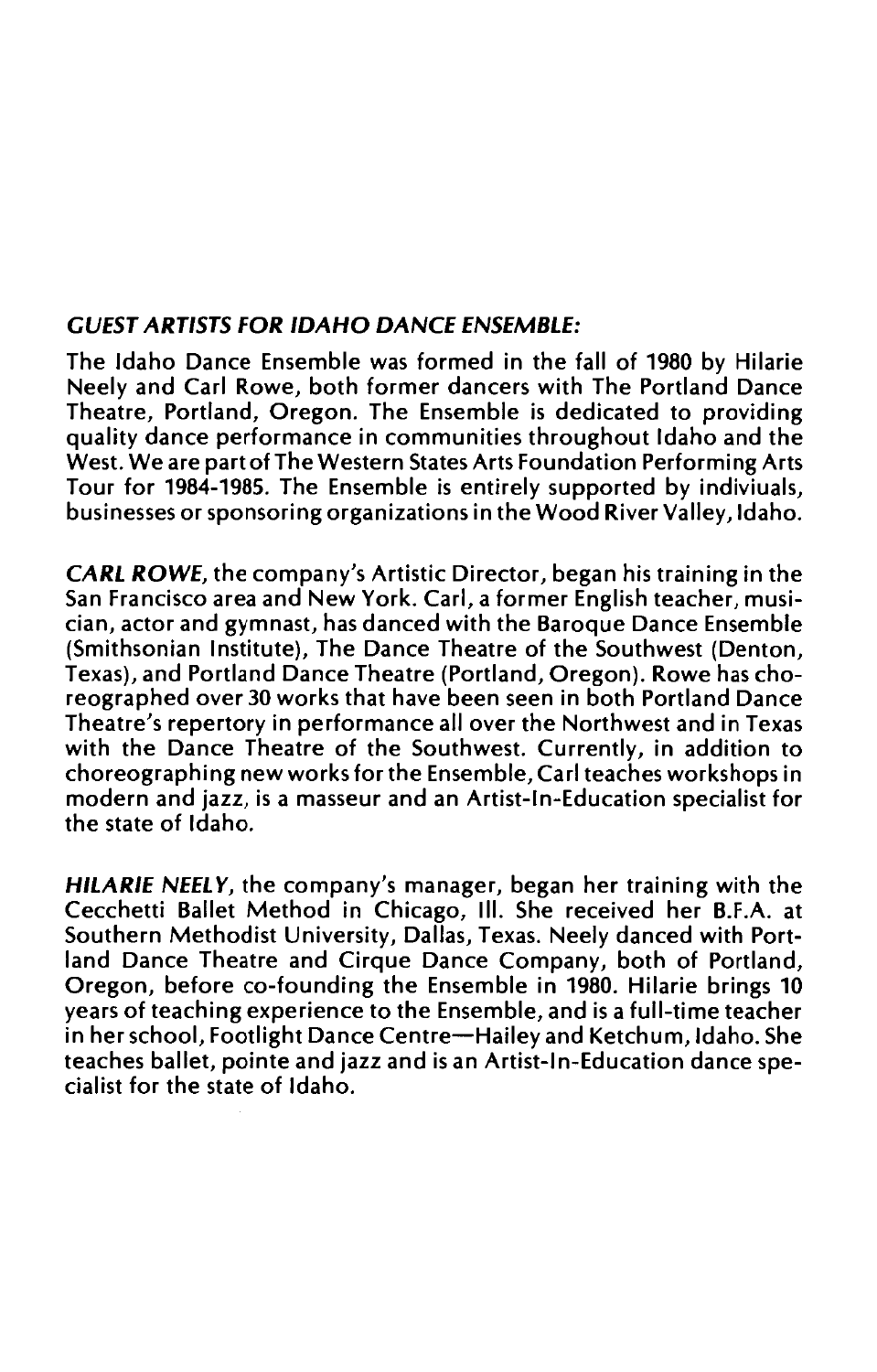#### *GUEST ARTISTS FROM AMERICAN FESTIVAL BALLET:*

*MARLA BRATTAIN HANSEN* is a soloist with the American Festival Ballet. She has taught three years for the company and recently added two of her own ballets to the company repertoire. She has an M.F.A. in Ballet from the University of Utah and was an apprentice with the Harkness Ballet and Ballet West. She was a principal dancer with the Portland Ballet Company before moving to Idaho in 1981.

*ALFRED HANSEN* is a soloist with the American Festival Ballet. Alfred has performed previously with the Chicago Moving Company, the Santa Fe Opera and the Portland Ballet. Trained at the University of Utah, Alfred is now in his fourth season with American Festival Ballet. He excels in character as well as ballet and jazz roles and performs with his wife Marla in summer workshops and festival performances.

*CHRISTOPHER SODERLUND* is the youngest member of American Festival Ballet and is a Boise native. After performing as a singer in several Boise community theatre musicals and in an opera with the Boise Civic Opera, he began his dance training with Marla Hansen, fellow company member. He then went on to study at the North Carolina School of the Arts and is now in his junior year at Boise High School.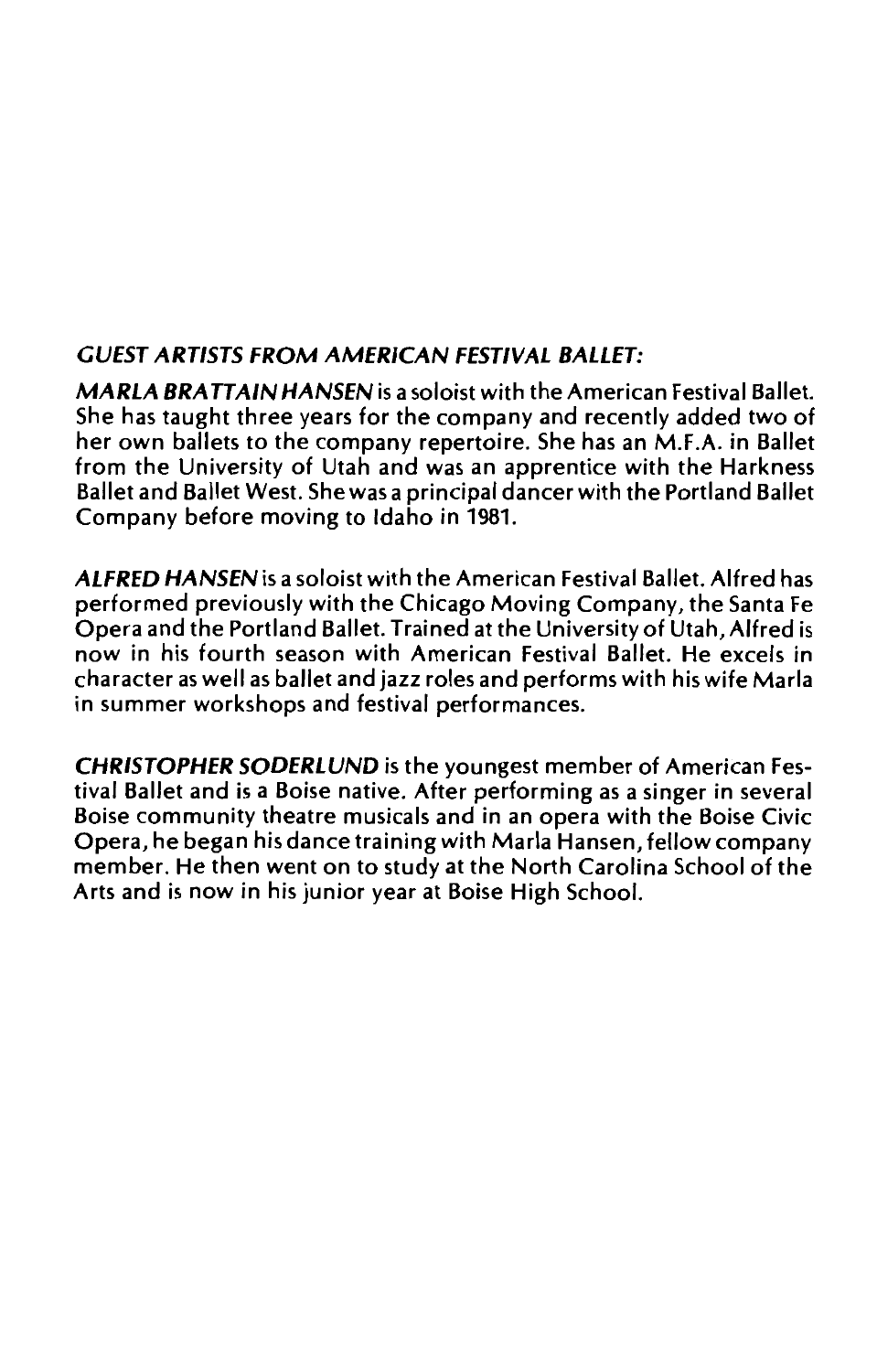BSU'S DANCING FORCE: Dancing Force is comprised of dancers who, desiring to expand their dance experience, volunteered to work towards a performance. These dancers come from the dance classes offered in the Physical Education Department at Boise State University. They range in variety from the soccer team, and body builders to students with some previous training and a school teacher. Director Heidi Bunting claims, "These dancers bring a positive energy to this experience and are special for the simple reality of doing the dancing."

CLASS JAZZ: "The Class Jazz" group, associated with Ronda's Dance Depot, was created to provide young dancers the opportunity to study and perform Advanced Jazz Technique in Boise, and other major jazz cities such as San Francisco and Los Angeles. As individuals, these dancers have comepted and won scholarships offered by leaders in jazz like Dupree Academy in Los Angeles and Ann Garvin of San Francisco. Ronda Bowden, Director.

IDAHO HEART, a McCall based company, has been in existence for the past eight years. Under the direction of Candy Kellogg, the dancers train with Candy at the Kellogg Dance Studio located in downtown McCall. The dancers appearing this evening are both mothers and between them have six children.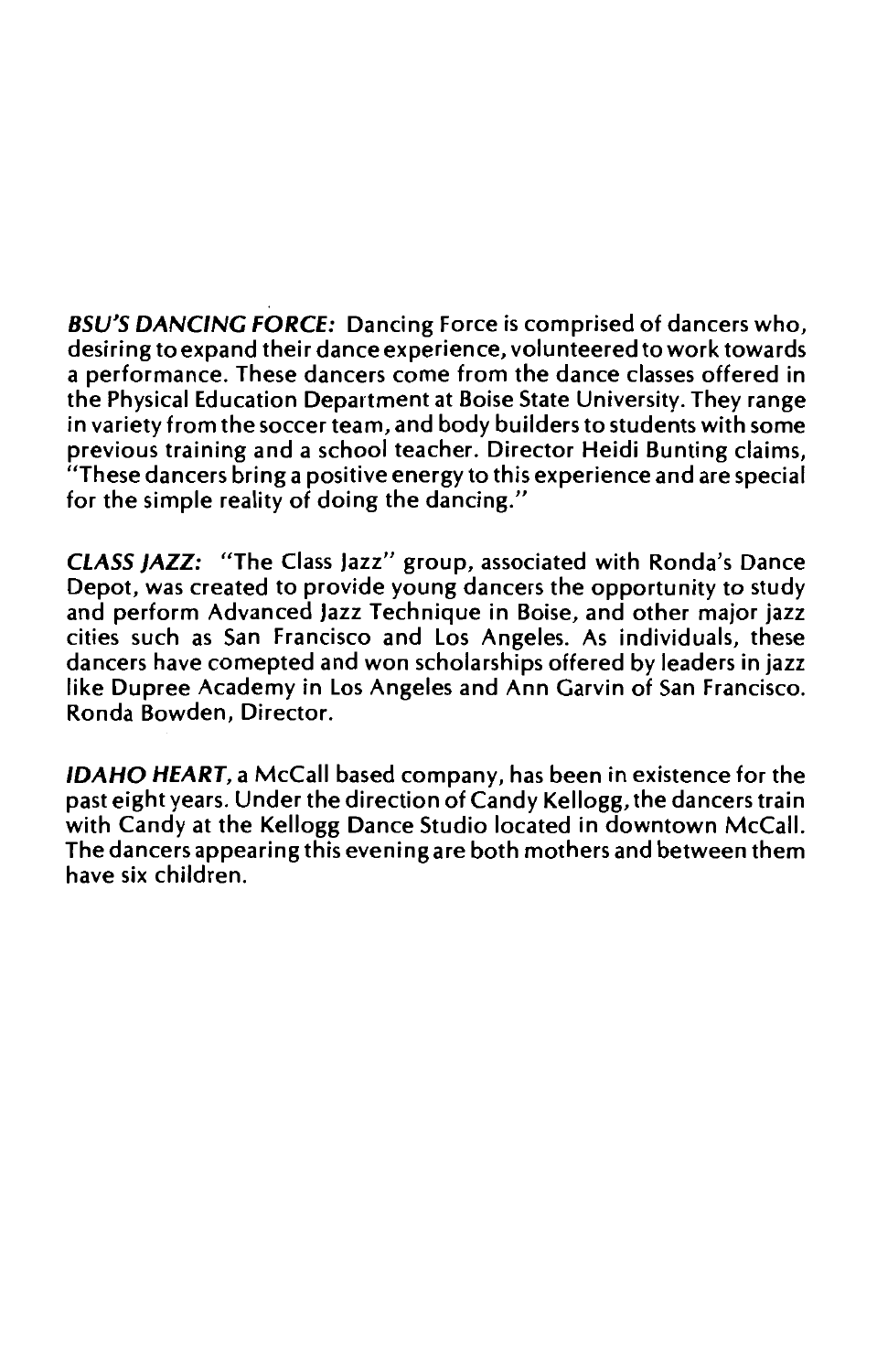LISA MOON, Guest Artist with BUNTINGDANCE: Lisa returns to Idaho after performing last season as Principal Dancer with the Keith Martin Ballet in Portland, Oregon. Originally from Birmingham, Alabama, she has toured throughout the United States and Europe with companies including Stars of American Ballet, Bavarian State Opera Ballet and American Festival Ballet.

BUNTINDANCE is made up of both professional and young top-flight Boise dancers. Under the artistic direction of choreographer Heidi Bunting, Buntingdance has been performing in Boise since Bunting's return from New York City in 1982. Buntingdance offers professional level performance opportunities to all dancers and guest artists on a regular basis, giving two concerts each season. The repertoire includes classical and modern dance often involving original scores and live musicians.

HEIDI BUNTING, a Boise native, began her training with Lloyd Carlton in 1956. She performed with the New York based Dan Wagoner and Dancers from 1975-1981. During that time she toured throughout the United States and Western Europe. In addition, she has performed with Ballet West, Banff festival Ballet and a number of Choreographic Showcases in New York City. She received her B.A. in Dance from the University of Oregon. She has taught ballet and modern dance since 1972 and runs her own school in Boise at Carlton Dance Studio, and is an Artist-In-Education dance specialist for the state of Idaho as well as the dance faculty at Boise State University.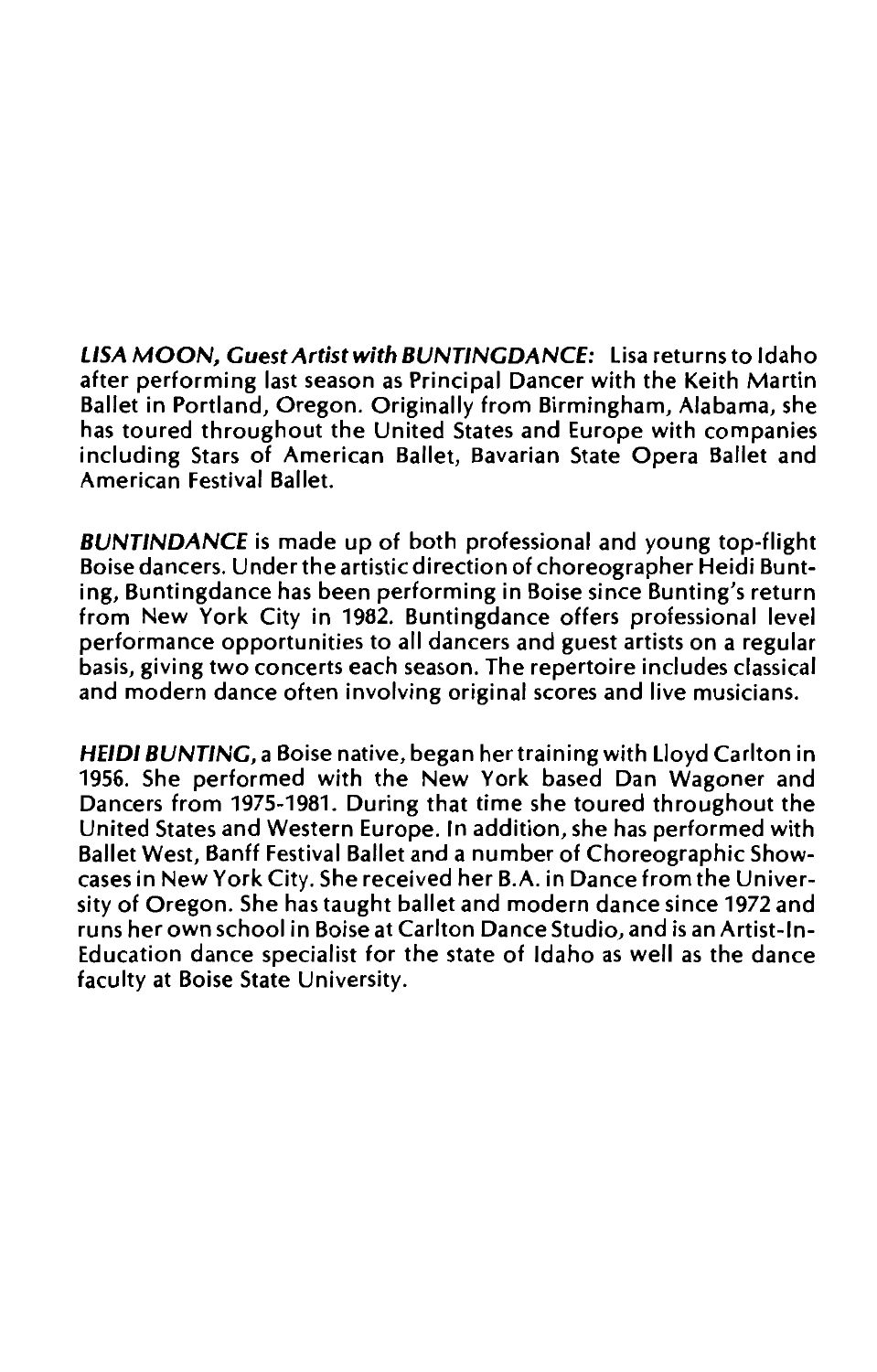#### WEARIN O THE GREEN

Music: leroy Anderson Choreographed By: Dennis Spaight (Portland, Oregon)

Danced By: lisa Moon

#### RIVER, premiere

Music: Original Score: Gary Monheit (New York City) Choreographed By: Heidi Bunting Costumes By: lorie Carroll

Danced By: Josie Bilbao and Elke Shaw

#### Intermission - 10 Minutes

#### THE SOPHISTICATE

Music: From "Sweet Charity" and "A Chorus line" Choreographed By: Ronda Bowden

Danced By: Kristi Anderson, lisa French, Jennifer Froberg, Krissy lenmark, Jodi Stolz, Shelly Werner, Tracee Westmoreland, Arlene Wheeler

#### A NIGHT IN THE GYM

Music: John Cage Choreography By: Heidi Bunting

Danced By: lupe Alvarez, Kathy Centers, Tami de Shazo, Jerry Dempsey II, Carol Florence, leslie Griffin, Lori Kautz, Mary Keithley, Matt Munger, Ivan Peterson, Shelly Walker

ZOOLOOK, premiere

Music: Jean-Michelle Jarre Choreographed By: Candy Kellogg

Danced By: Candy Kellogg and Mary lou Rush

1985

1985

1985

1985